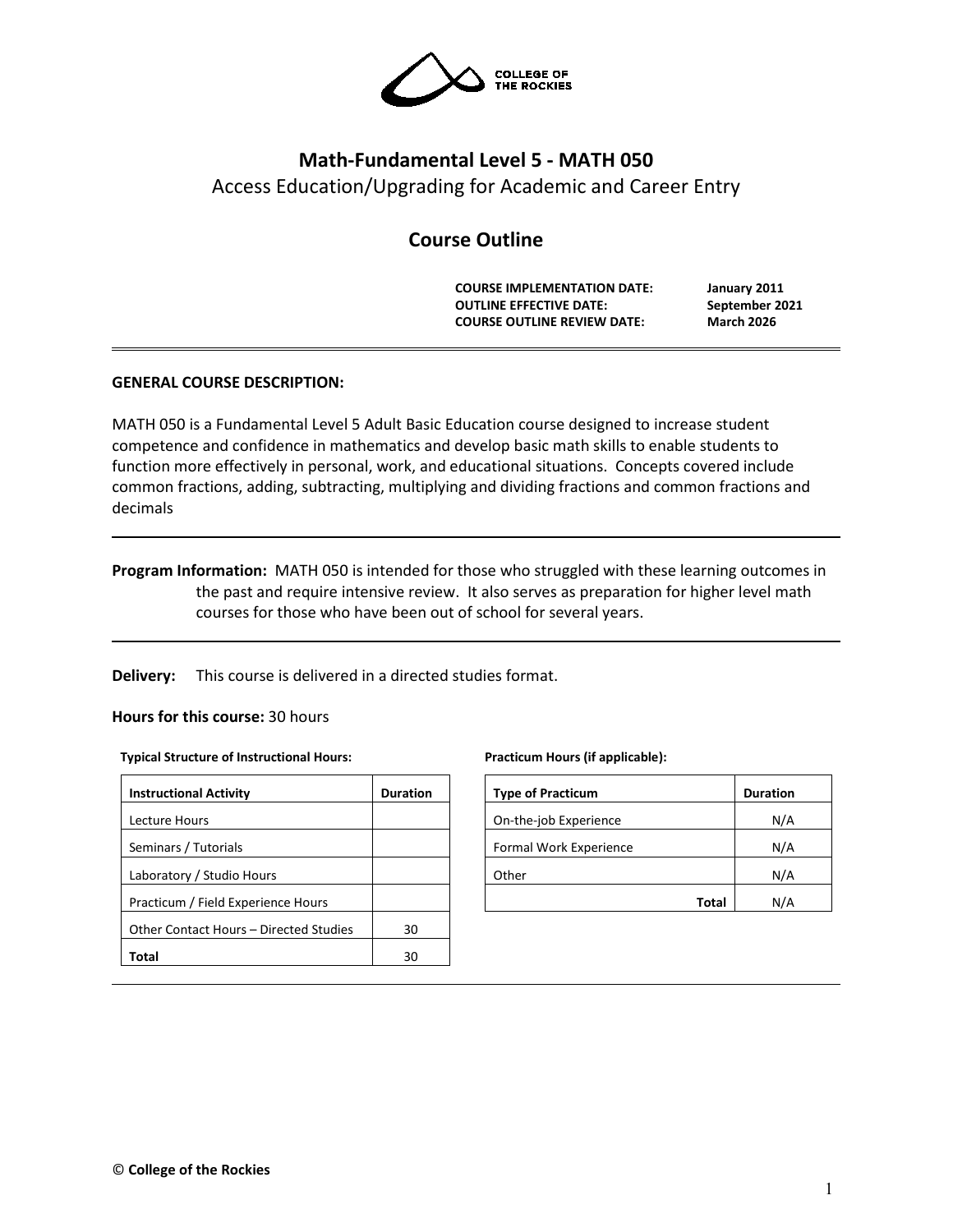Leanne Caillier-Smith, MEd

Signature

#### **APPROVAL SIGNATURES:**

Department Head Joy Brown E-mail: [jbrown3@cotr.bc.ca](mailto:jbrown3@cotr.bc.ca) Dean of Trades and Technology Dr. Jack Moes E-mail: *[jmoes@cotr.bc.ca](mailto:jmoes@cotr.bc.ca)* 

Department Head Signature

Dean Signature

EDCO

Valid from: September 2021 – March 2026

Education Council Approval Date

#### **COURSE PREREQUISITES AND TRANSFER CREDIT:**

**Prerequisites:** None

**Corequisites:** None

#### **Flexible Assessment (FA):**

Credit can be awarded for this course through FA  $\boxtimes$  Yes  $\Box$  No

Learners may request formal recognition for flexible assessment at the College of the Rockies through one or more of the following processes: External Evaluation, Worksite Assessment, Demonstration, Standardized Test, Self-assessment, Interview, Products/Portfolio, Challenge Exam. Contact an Education Advisor for more information.

**Transfer Credit:** For transfer information within British Columbia, Alberta and other institutions, please visit [http://www.cotr.bc.ca/Transfer.](http://www.cotr.bc.ca/Transfer)

> Students should also contact an academic advisor at the institution where they want transfer credit.

**Prior Course Number:** N/A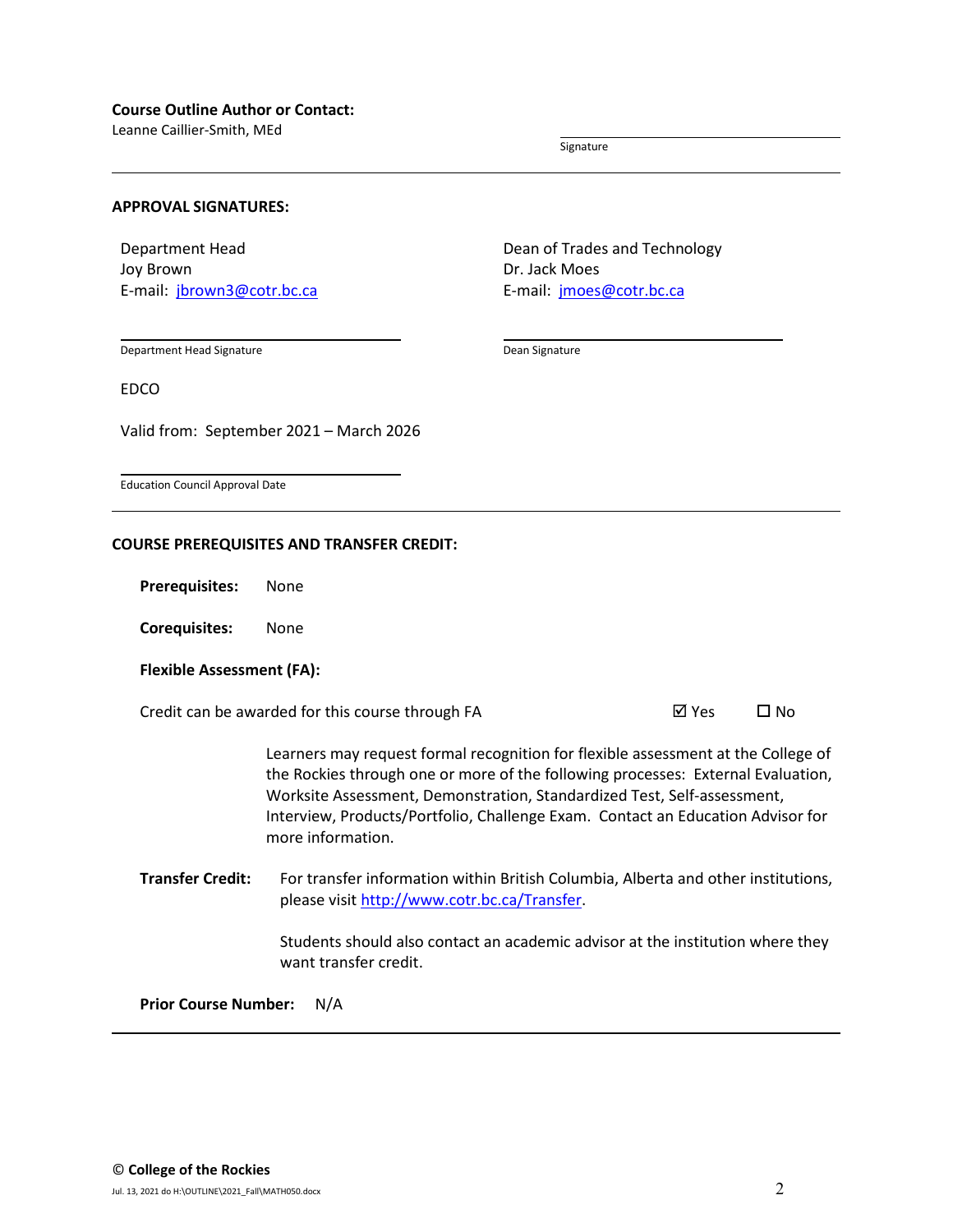#### **Textbooks and Required Resources:**

Textbook selection varies by instructor and may change from year to year. At the Course Outline Effective Date the following textbooks were in use:

Directed studies/self-paced format: ABE Adult Literacy Fundamental Mathematics Book 5 - Province of British Columbia Ministry of Advanced Education and Labour Market Development

*Please see the instructor's syllabus or check COTR's online text calculator <http://go.cotr.bc.ca/tuition/tCalc.asp> for a complete list of the currently required textbooks.*

## **LEARNING OUTCOMES & COURSE TOPICS:**

Upon the successful completion of this course, students will be able to

| <b>Learning Outcome</b> |                                               | Sub-outcomes/skills                             |                                                 |
|-------------------------|-----------------------------------------------|-------------------------------------------------|-------------------------------------------------|
|                         | Students will be able to                      | By achieving this broader outcome, student will |                                                 |
|                         |                                               |                                                 | demonstrate that they can also                  |
|                         | 1. Use mathematical vocabulary and language   |                                                 | Define and use keywords like fraction,          |
|                         | to communicate concept of fractions           |                                                 | numerator, denominator, mixed numbers,          |
| 2.                      | Recognize the relationship between fractions  |                                                 | equivalent fractions, whole numbers, long       |
|                         | and decimals                                  |                                                 | division, greater than, lesser than, equals,    |
| 3.                      | Reduce fractions                              |                                                 | simplify                                        |
| 4.                      | Convert between improper fractions and        |                                                 | Express a number as a product of prime #'s or   |
|                         | mixed numbers                                 |                                                 | composite numbers, recognize prime              |
| 5.                      | Identify equivalent fractions                 |                                                 | numbers, greatest common factor, simplify       |
| 6.                      | Evaluate fraction expressions using addition, |                                                 | Comparison of fractions and long division of    |
|                         | subtraction, multiplication and division      |                                                 | whole numbers                                   |
| 7.                      | Translate a word problem into a               |                                                 | Group equivalent fractions                      |
|                         | mathematical equation and solve               |                                                 | Calculate perimeter and area of squares and     |
|                         |                                               |                                                 | rectangles                                      |
|                         |                                               |                                                 | Determine LCD, LCM                              |
|                         |                                               |                                                 | Simplify and write equivalent fractions using   |
|                         |                                               |                                                 | addition, subtraction, multiplication division, |
|                         |                                               |                                                 | common denominator                              |
|                         |                                               | $\bullet$                                       | Use critical thinking in real life math         |
|                         |                                               |                                                 | applications                                    |

For a complete list of the articulation learning outcomes of this course, please refer to the Adult Basic Education in British Columbia's Public Post-Secondary institutions: A Guide to Upgrading in BC's post secondary institutions : [An Articulation Handbook 2020/2021](https://www.bctransferguide.ca/docs/ABE2020.pdf) (bctransferguide.ca).